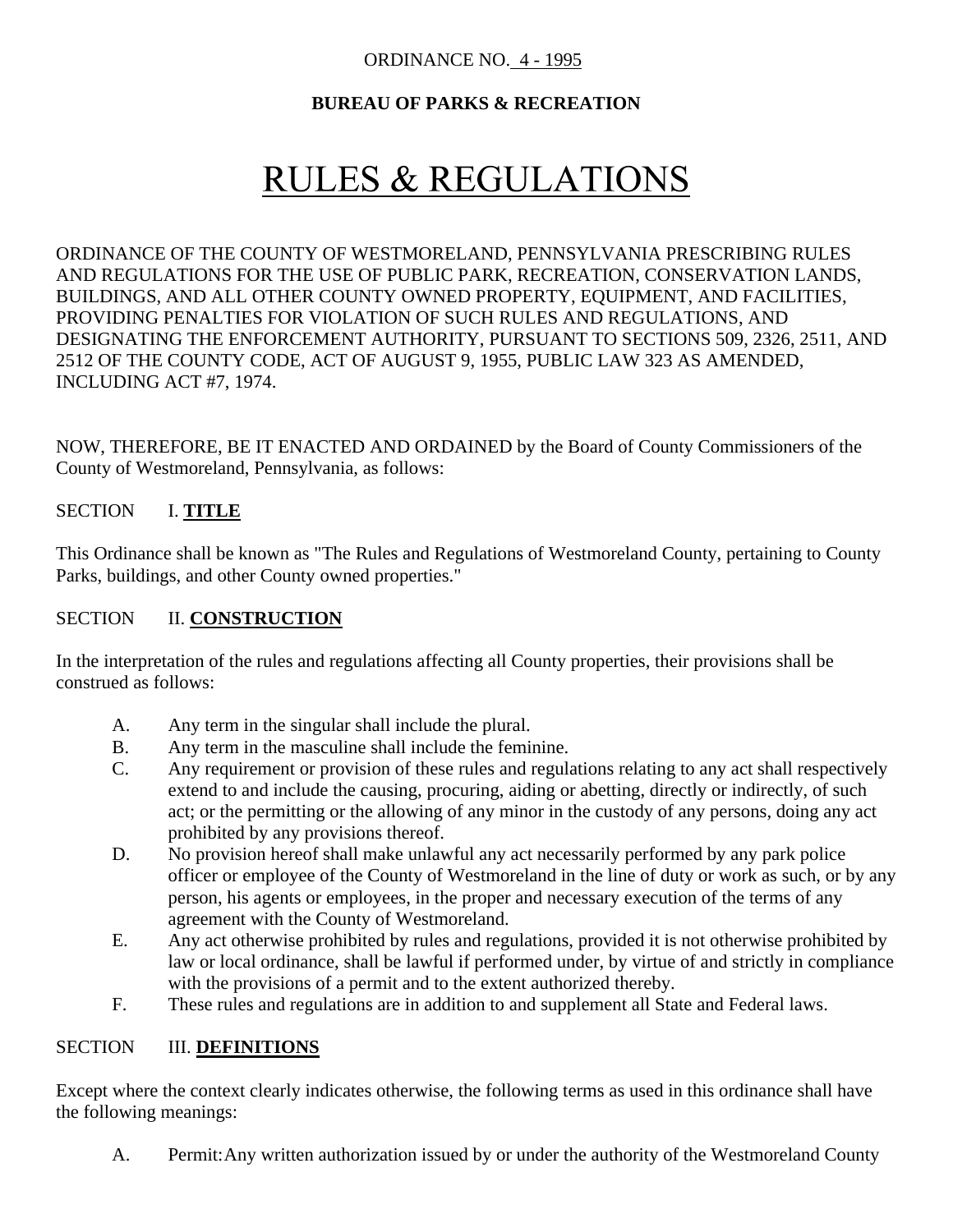Commissioners permitting specified privileges.

- B. Person: Any natural person, corporation, organization of persons, company, association, or partnership.
- C. Peace Officer: Any person who by virtue of his office or public employment is vested by law with a duty to maintain public order or to make arrests for offenses, whether that duty extends to all offenses or is limited to specific offenses, or any person on active State duty pursuant to section 311 of the act of May 27, 1949 (P.L. 1903, No. 568), known as "The Military Code of 1949." The term "peace officer" shall also include any member of any park police department of any county of the third class and any person appointed as special police officer for the purpose of the enforcement of law and order.
- D. Excreta: All useless matter eliminated from the bodily system, such as sputum, urine, fecal matter.
- E. Park: Any lands, waters, or facilities owned or leased by the County of Westmoreland and designated or used by the Westmoreland County Commissioners for park and recreation purposes.

# SECTION IV. **PRESERVATION OF PROPERTY, NATURAL RESOURCES, AND WILDLIFE**

NO PERSON EXCEPT THOSE AUTHORIZED BY WESTMORELAND COUNTY OR CONDUCTING OFFICIAL COUNTY BUSINESS, SHALL, ON ANY COUNTY OWNED PROPERTY:

# A. **Disfiguration and Removal**

Mark, deface, disfigure, injure, disturb, displace or remove, befoul, destroy or cause to be destroyed any building, bridges, tables, benches, fireplaces, railing, paving or paving materials, water lines or other public utilities or parts or appurtenances thereof, signs, notices, or placards whether temporary or permanent, monuments, stakes, posts, surveying lines, surveying monuments, or other boundary markers, or other structures or equipment, facilities or county owned property or appurtenances whatsoever, either real or personal.

## B. **Rest Rooms, Washrooms, Bathhouses, and Changing Houses**

Fail to maintain rest rooms, washrooms, bathhouses, or changing houses in a neat, clean, and sanitary condition. No person over the age of five (5) years shall use the rest room, washrooms, bathhouses, or changing houses designated for the opposite sex.

## **C. Removal of Natural Resources**

Dig or remove any soil, rock, stones, trees, shrubs, or plantings, downed timber or other wood or materials, or make any excavations by tool, equipment, blasting, or other means or agency unless granted a permit by the County of Westmoreland.

## D. **Erection of Structures**

Construct or erect any buildings, tent, or structure of whatever kind whether temporary or permanent in character, run or string any public service utility into, upon, or across such lands or water, unless granted a permit by the County of Westmoreland.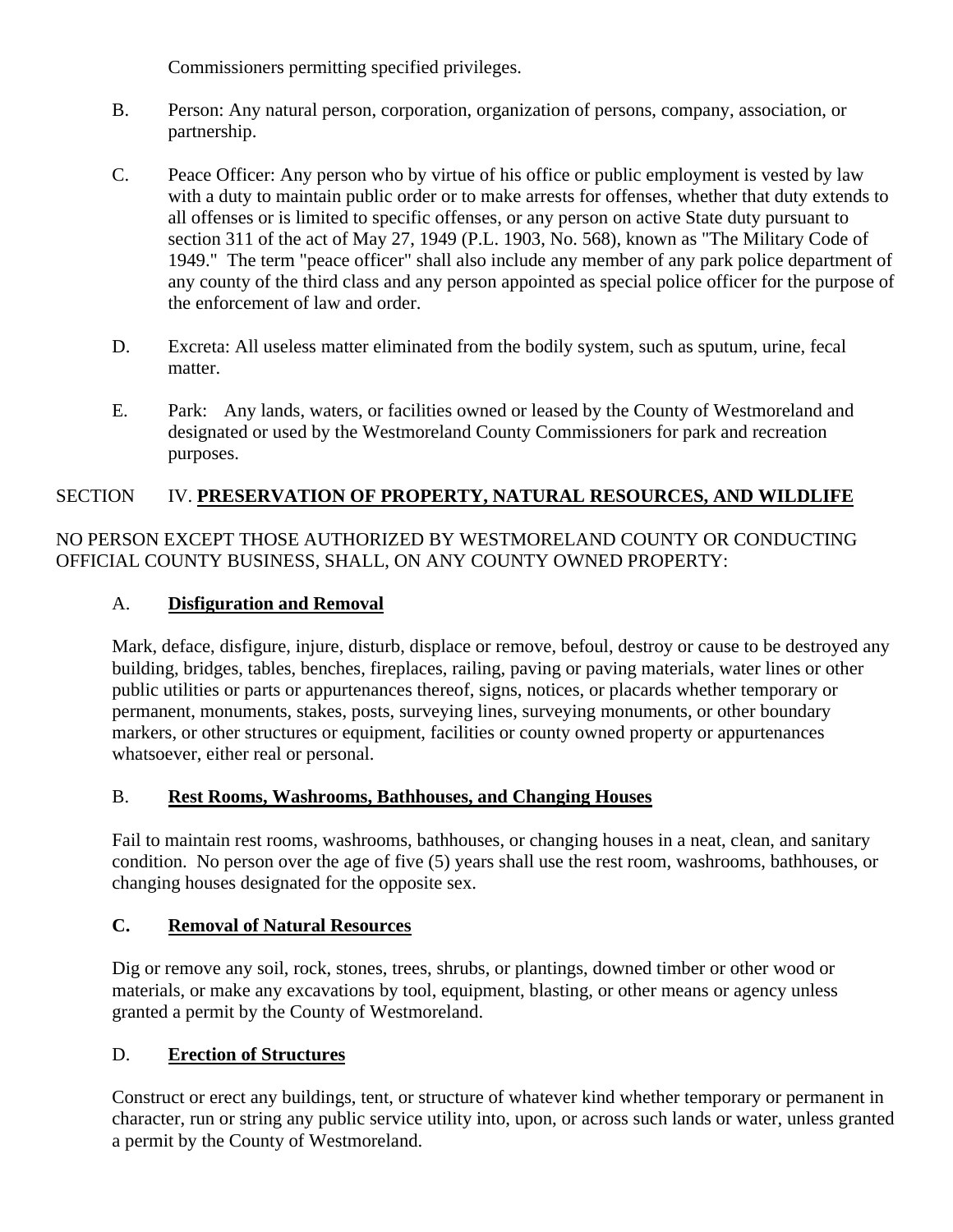# E. **Trees, Shrubbery and Landscape**

Damage, cut, carve, transplant or remove any tree or plant, or injure the bark, or pick the flowers, leaves, or seeds of any trees or plants. Nor shall any person attach any rope, wire, or other contrivance to any tree or plant. No person shall dig in or otherwise disturb grass areas, or in any other way injure or impair the natural beauty or usefulness of any area.

# F. **Pollution of Waters**

Throw, discharge, or otherwise place or cause to be placed in the waters of any fountain, pond, lake, stream, river, or other body of water in or adjacent to any park, or any other body in or adjacent to any park, or any tributary, stream, storm sewer, or drain flowing into such waters, any substance, matter, or thing, liquid, solid or gas which will or may result in the pollution of said waters.

# G. **Refuse and Trash**

Have brought in or shall dump, deposit, discard or leave any broken glass, ashes, paper, boxes, cans, cups, glasses, dirt, rubbish, waste, garbage, or refuse, or other trash. No such refuse or trash shall be placed in any waters in or contiguous to any park or County owned property, or left anywhere on the ground thereof, but shall be placed in the proper receptacles. If receptacles are not provided, all such rubbish or waste shall be carried away from the property by the person responsible for its presence, and properly disposed of elsewhere.

## H. **Spilling of Deleterious Substance**

Pour or cause to spill or permit to escape or otherwise discharge any oil, gasoline, salt, acid, or other deleterious substance whether liquid, solid, or gaseous.

## I. **Human Excrement**

Emit, eject, discharge, or cause to be deposited any excreta of the human body except in the proper receptacles designated for such purposes.

## J. **Wildlife and Other Animals**

Kill, injure, trap, hunt, pursue, torture, or in any manner deliberately disturb or cause to be disturbed any wild or domesticated bird or animal within any park, except as permitted in designated areas.

## K. **Grazing of Animals**

Permit the grazing of any animals on any county owned properties.

# SECTION V. **TRAFFIC AND VEHICLES**

The Pennsylvania Vehicle Code Act 81, 17 June 1976, Title 75, is hereby declared to be in effect in all County Parks, on all County roads therein, on all County owned properties, with like effect as though set forth herein in full, and the traffic rules and regulations set forth herein are in addition to and to supplement the Vehicle Code.

NO PERSON EXCEPT THOSE AUTHORIZED BY WESTMORELAND COUNTY OR CONDUCTING OFFICIAL COUNTY BUSINESS, SHALL, ON ANY COUNTY OWNED PROPERTY: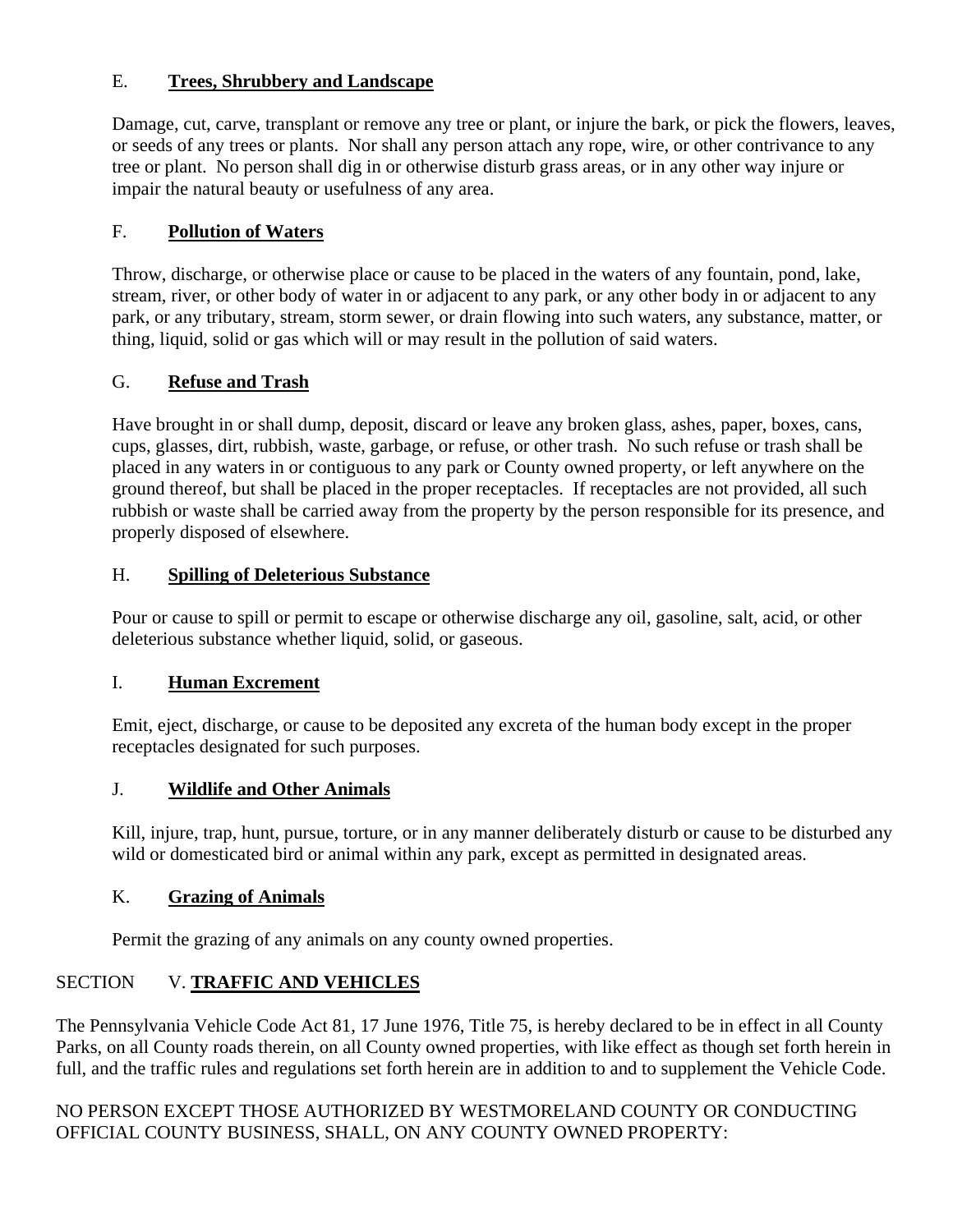# A. **Enforcement of Traffic Regulations**

Fail to obey all park aids and park employees, park speed limits and other vehicle traffic control signs, and persons authorized and instructed to direct traffic whenever and wherever needed in the parks and on the highways, streets, or roads, other County owned properties, and other regulations as may be issued subsequently.

# B. **Operations**

Drive any vehicle on any area except the paved roads or parking area, or such other areas as may on occasion by specifically designated as temporary roads or parking areas by the County of Westmoreland.

# C. **Continuous Cruising**

Continuously cruise or ride in or on any motor vehicle in, through, or around any park or county owned property.

# D. **Motor Vehicles: Registration, Insurance and Inspection**

No motor vehicle shall be permitted in any park or on any county owned property unless registered with the Commonwealth of Pennsylvania or another state, and displays current registration and valid inspection and has available proof of insurance for such vehicle. Vehicles not meeting the requirements of this section will be removed by Westmoreland County entirely at the owner's expense.

# E. **License Required**

Operate any motorized vehicle on any county owned property while his or her license to so operate has been suspended or revoked by the Commonwealth of Pennsylvania or another state. No person shall operate any motorized vehicle without possession of a current, valid operator's license.

# F. **Parking**

Park any vehicle in other than an established or designated parking area, and such use shall be in accordance with any posted directions there, or in accordance with any instructions of any attendant who may be present. Parking in places contrary to posted regulations or to an attendant's direction is prohibited, and such vehicles may be removed by the County of Westmoreland or agencies authorized by the County of Westmoreland entirely at the owner's expense. No person shall park a vehicle on any road shoulders or berms that have less than a width of eight (8) feet or those shoulders or berms which do not permit a vehicle to pull completely off the traveled roadways. No vehicle will be permitted to be parked without a permit on County property after operating hours of the parks. All wheels of any parked vehicle must be off the main traveled roadway.

1. Park any vehicle along County Road C-6407, known as the Delmont - Slickville Road or upon County Bridge Number 14, Beaver Run reservoir, where No Parking Signs have been posted.

# G. **Cleaning and Repairs**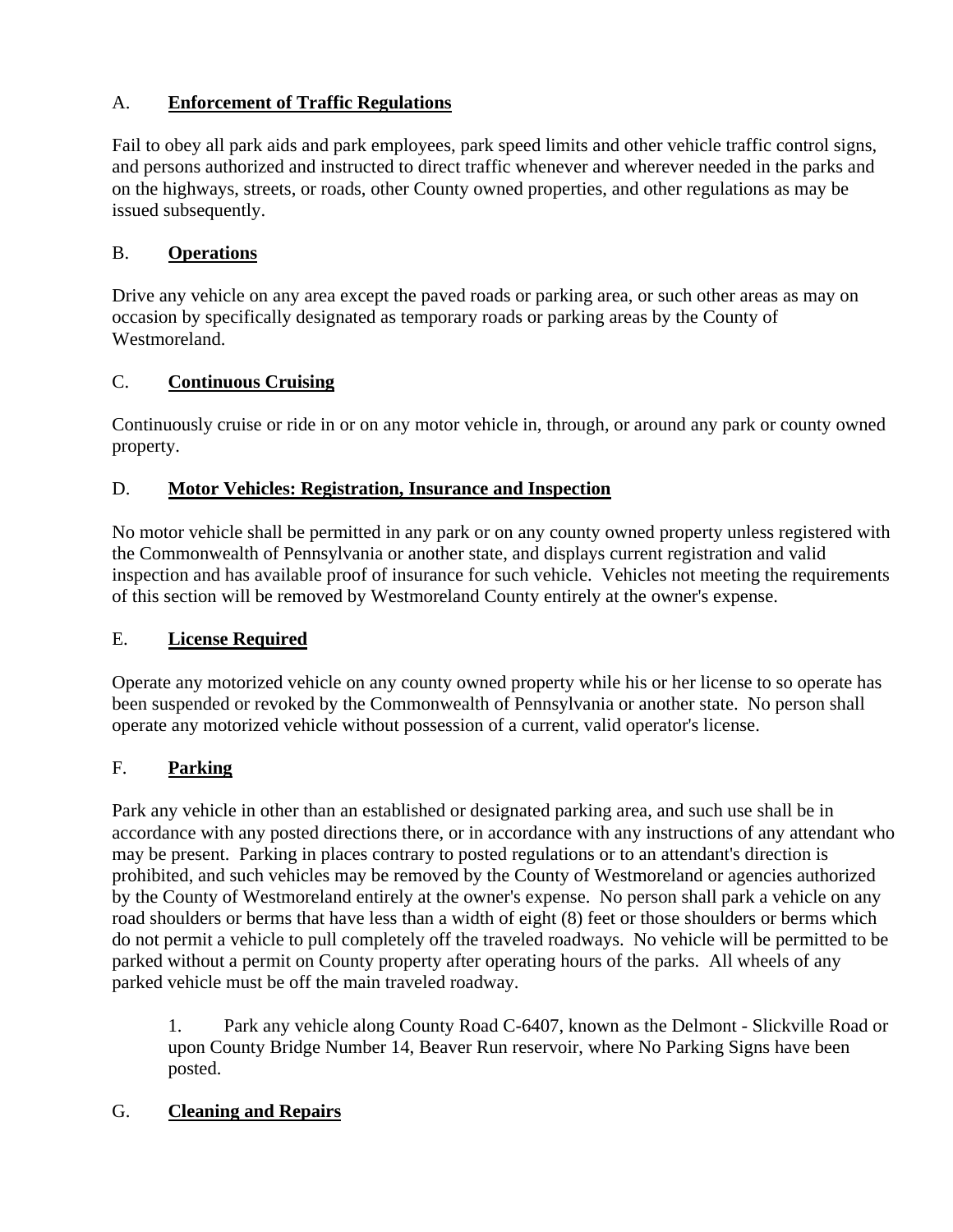Clean, wash, wax, polish, paint, repair, or do any work whatsoever on private vehicles within any park or on any county owned property except for emergency repairs.

# H. **Commercial Traffic**

Operate any commercial vehicle other than those necessary to service a park, within any park, on any county owned property, unless granted a permit.

## I. **Recreational Vehicle and Trailers - Registration**

Operate any unregistered recreational vehicle or recreational vehicle trailer in any park or on any county owned property when registration is required by the Commonwealth of Pennsylvania or any other state.

# J. **Recreational Vehicles and Trailers**

Operate any recreational vehicle in other than an established or designated trail, road, or area for that purpose. No person shall park a recreational vehicle trailer or any other trailer, wagon, or buggy in anywhere other than an established or designated area for that purpose. Snowmobiles, trail bikes, minibikes and all-terrain vehicles are prohibited in County parks.

## K. **Unicycles, Bicycles, and Tricycles**

Operate or ride a unicycle, bicycle, or tricycle anywhere other than a trail or area designated for that purpose, except that such vehicles shall be permitted on motorized roads and parking lots. A person shall be permitted to wheel or push a unicycle, bicycle, or tricycle by hand over any turf area, trail or on paved area reserved for pedestrian use. No person shall leave a unicycle, bicycle, or tricycle lying on the ground or paving, or set against trees or shrubs, or in any place or position where other persons may trip over, walk into, or be injured by them. No person shall leave a unicycle, bicycle, or tricycle at a place other than a rack for parking when such is provided and there is space available. No person shall carry another person upon the frame or handlebars of any bicycle or tricycle.

## L. **Vehicle Weight Limits on Park Roads**

Operate any vehicle with a loaded weight in excess of 10,000 pounds on any County Park road, unless granted a permit, where use of such vehicle is needed for County sponsored or County sanctioned recreational events or County Park purposes.

# SECTION VI. **RECREATIONAL ACTIVITIES**

# NO PERSON EXCEPT THOSE AUTHORIZED BY WESTMORELAND COUNTY OR CONDUCTING OFFICIAL COUNTY BUSINESS, SHALL, ON ANY COUNTY OWNED PROPERTY:

# A. **Boating**

Bring into or operate any privately owned boats, canoes, rafts, or other watercraft, whether motorpowered or not, upon any lake, pond, stream, or other water area in any park, except in those areas approved by the County of Westmoreland for the specific watercraft approved for use. No person may launch or operate any boat, canoe, raft, or other watercraft on any lake, pond, stream, or other water area in any park between the closing and opening hours as established by the County of Westmoreland, or on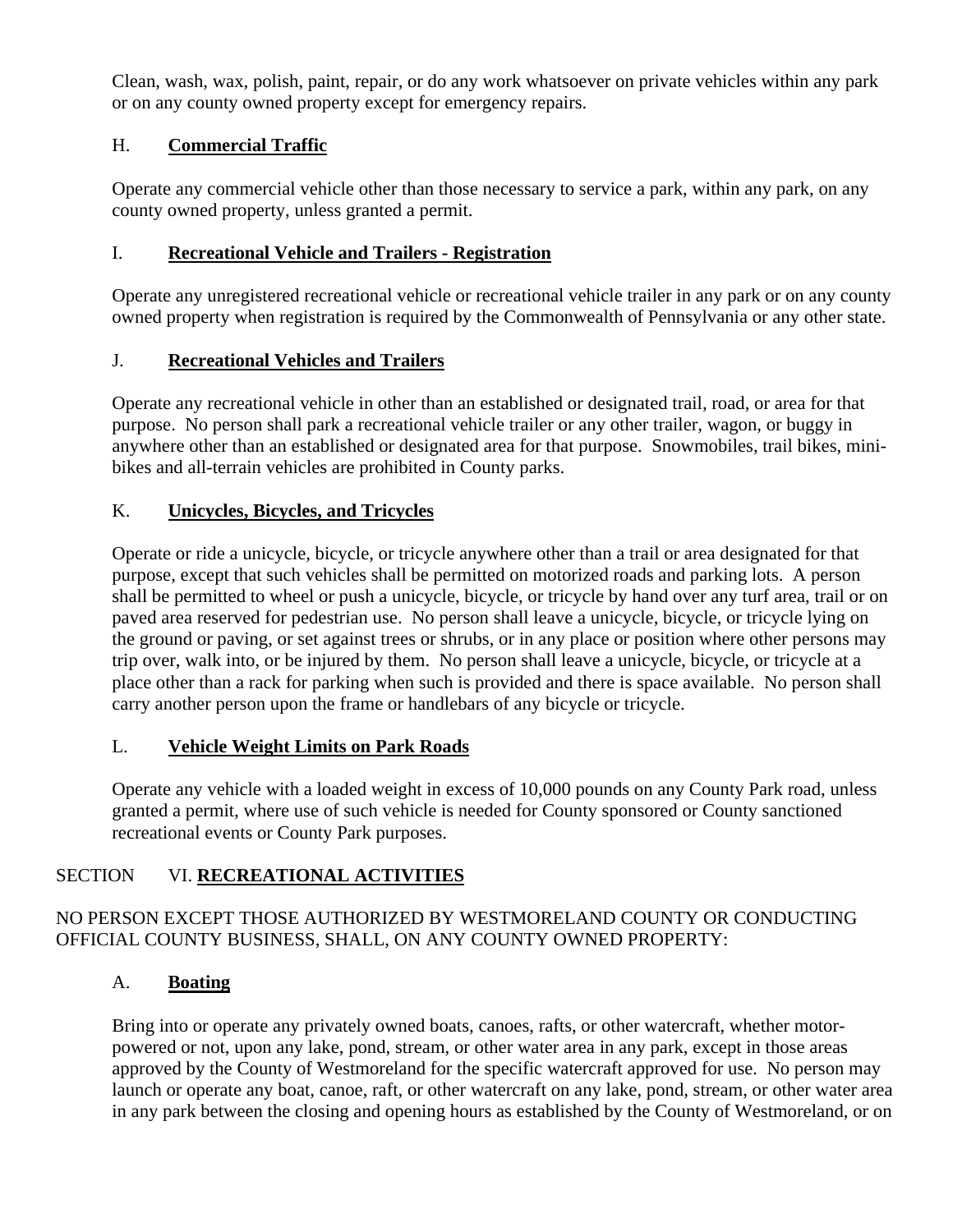any other county owned properties. No person may use any boat docks for fishing, sunbathing, or any other purpose.

# B. **Boating Safety**

Use any boating safety equipment other than that provided by the County of Westmoreland boating concessions, when such concessions exist. No pets or any other animals shall be permitted in any watercraft. No person shall use or operate any watercraft or watercraft equipment in any manner which may be dangerous to the occupants or equipment of such watercraft or to any other boat or occupants upon the same body of water. No person shall operate any watercraft within 100 feet of the spillway of any dam. No alcoholic beverages are permitted on any watercrafts on any county owned lake or pond.

# C. **Park Concessions, Operations**

Pay less than the prescribed rates established by the County of Westmoreland, nor shall any person use any oars, paddles, watercraft, or rental equipment without providing the required deposit at a concession operated by the County of Westmoreland. No person under the age of 16 shall rent or operate any equipment without the accompaniment of an adult 18 years of age or older. No person shall fail to return all issued equipment and watercraft in the same condition as was issued. Persons returning damaged, wet or muddy equipment or watercraft as a result of horseplay or deliberate carelessness will automatically forfeit the deposit, reimburse the County of Westmoreland for any damages, and be subject to further disciplinary action as deemed necessary and appropriate by the County of Westmoreland. No person shall fail to heed and follow any and all warnings or directives issued by those personnel in charge of concession operations or those personnel in charge of supervision of all such areas.

## D. **Bathing, Swimming, and Wading**

Bathe, swim, or wade in any lake, pond, stream, or body of water on any county owned property except in such areas as are provided therefore, and in compliance with such regulations as are herein

set forth or may be hereafter adopted. No person shall frequent any waters or places designated for the purpose of bathing, swimming, or wading, or congregate thereat, except between such hours of the day as shall be designated by the County of Westmoreland for such purposes.

# E. **Fishing**

Fish in any waters of any park except for those waters designated for such activity. No person shall fish in any waters between the closing hours and the operating hour of any park, nor shall any person fish in any such waters between the closing and opening seasons of fishing as designated by the Pennsylvania Fish Commission, and the closing and opening seasons of any park as designated by the County of Westmoreland. Wading for the purposes of fishing, is permitted on streams and rivers within the confines of the County parks. After hours fishing is permitted in designated locations through the use of individual night fishing permits issued by the County, and only those persons required to be licensed by the Pennsylvania Fish Commission can obtain a night fishing permit. All persons fishing at night shall have lantern of type which can be seen 360 degrees. Individuals under the age of 18 must be accompanied by an adult with a night fishing permit for the purposes of night fishing.

1. Fishing from or upon County Bridge Number 14 (located over the Beaver Run Reservoir, along County Road C-6407, known as the Delmont-Slickville Road).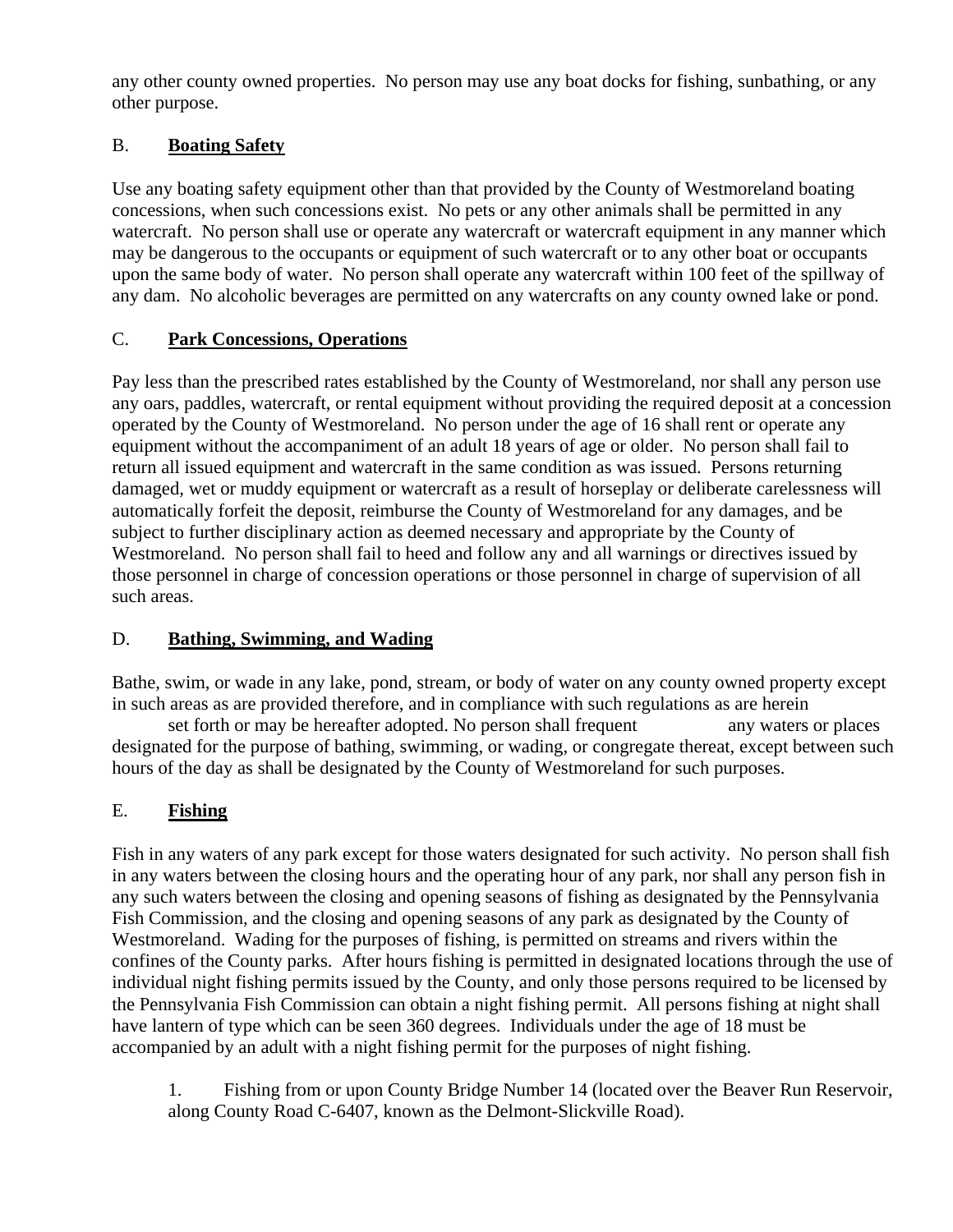# F. **Fishing License Requirement**

Fail to meet the license requirements or the rules and regulations of the Pennsylvania Fish Commission.

## G. **Hunting, Trapping, and Firearms**

Hunt, trap, carry, bring into, and/or discharge any type of gun, pistol, revolver, air gun, bow and arrow, sling shot, or any other weapon in any park except in those specific areas designated for such purposes, nor shall any person shoot into any park or county owned properties from beyond its boundaries.

#### 1. **Hunting Areas Special Restriction**

Areas in the County Parks that are open for hunting will be restricted by the type of firearm or bow and arrow that may be used.

- 2. **Deer Hunting** in County Parks will be permitted with shotguns using rifled slugs, muzzle loaded rifles, or with bows and arrows in accordance with Pennsylvania Game Commission rules and regulations.
- 3. **Small Game and Fur Bearers** are permitted to be taken with shotguns and bows and arrows only.

#### H. **Fireworks**

Fire, discharge, set off, explode, bring into, or possess any rocket, firecracker, torpedo, missile, or any other fireworks or type of fireworks, or any substance of an explosive nature within any park, or on any county owned properties.

## I. **Contraband**

All game, animals, fowl, birds, fish and other aquatic life, hunted, killed, taken, destroyed, bought, sold, bartered or had in possession, contrary to any of the provisions herein, and the same declared to be contraband, shall be subject to seizure and confiscation and shall be turned over to the Pennsylvania Game Commission or the Pennsylvania Fish Commission with the responsible person to face further legal action as deemed necessary. Any weapon or object carried or used by any person in violation of these rules shall be subject to seizure by the appropriate authority or its agents and disposed of according to law.

#### J. **Knives, Hatchets, and Axes**

Possess any type of knife, hatchet, or axe unless engaged in appropriate use.

## K. **Horses and Horseback Riding**

Ride or walk a horse except in designated areas and on roadway shoulders and trails, but not within any parking lots or 20 yards of any picnic or play area. Horses shall be thoroughly broken and properly restrained, and ridden with care and shall not be allowed to graze or go unattended, nor shall they be hitched or tied to any rock or shrub.

## L. **Camping**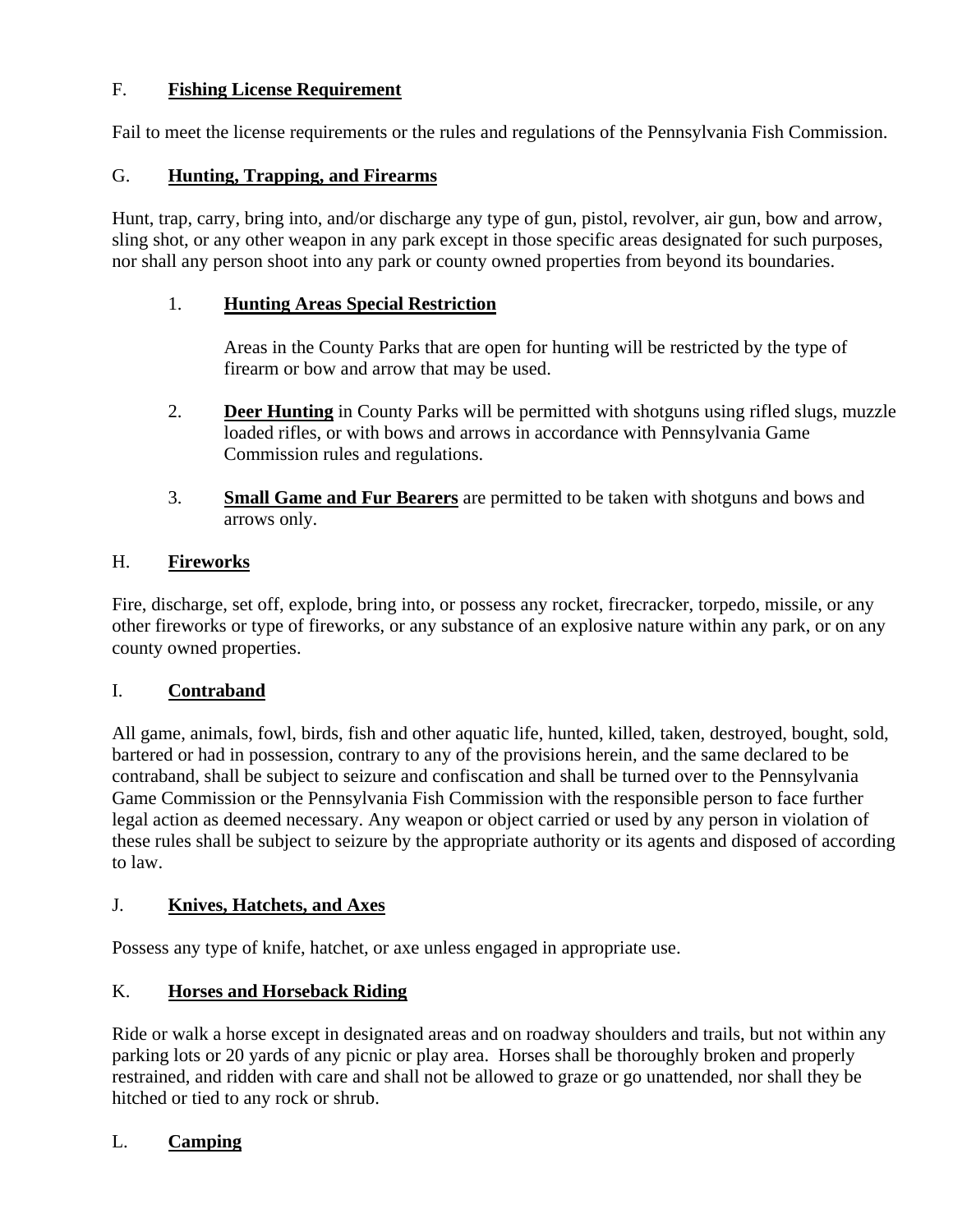Camp in any park or on any county owned property at any time unless granted a permit and subject to the policies of the County of Westmoreland.

# M. **Golf and Golfing**

Drive, putt, practice, or play golf in any manner unless granted a permit.

# N. **Power Drive Models**

Bring into or operate any type of power driven model unless granted a permit. These models are not to be operated outside the designated areas.

# O. **Balloons, Airplanes, and Parachutes**

Make any ascent in any balloon or airplane or any descent in or from any balloon, airplane or parachute in any park or on any county owned property unless granted a permit.

# P. **Horseshoes**

Play horseshoes or erect horseshoe facilities in any area other than those courts provided for that purpose unless granted a permit.

# Q. **Games and Gaming Equipment**

Participate in any games or activities in any area that will unreasonably interfere with or detract from the promotion of public health, welfare, safety, and recreational enjoyment of others. No person shall erect any equipment that requires digging for installation nor shall any equipment that requires pipe standards of more than one-half inch (1/2") in diameter be erected in any area unless granted a permit.

## R. **Roller Skating, Roller Blading or Skate Boarding**

Roller skate, roller blade or skate board in any park unless specific facilities are provided for such purpose.

## S. **Nature Study Areas and Trails**

Use any nature study area or trails for any activity other than hiking, nature photography, or the study of plants, animals, or aquatic life.

## T. **Overlook Areas**

Use any overlook area for any activity other than sightseeing.

## U. **Picnicking**

Picnic or eat in any place other than those designated for that purpose. Attendants shall have the authority to regulate the activities in such areas when necessary to prevent congestion and to secure the maximum use for the comfort and convenience of all. Visitors shall comply with any and all directions given to achieve this end.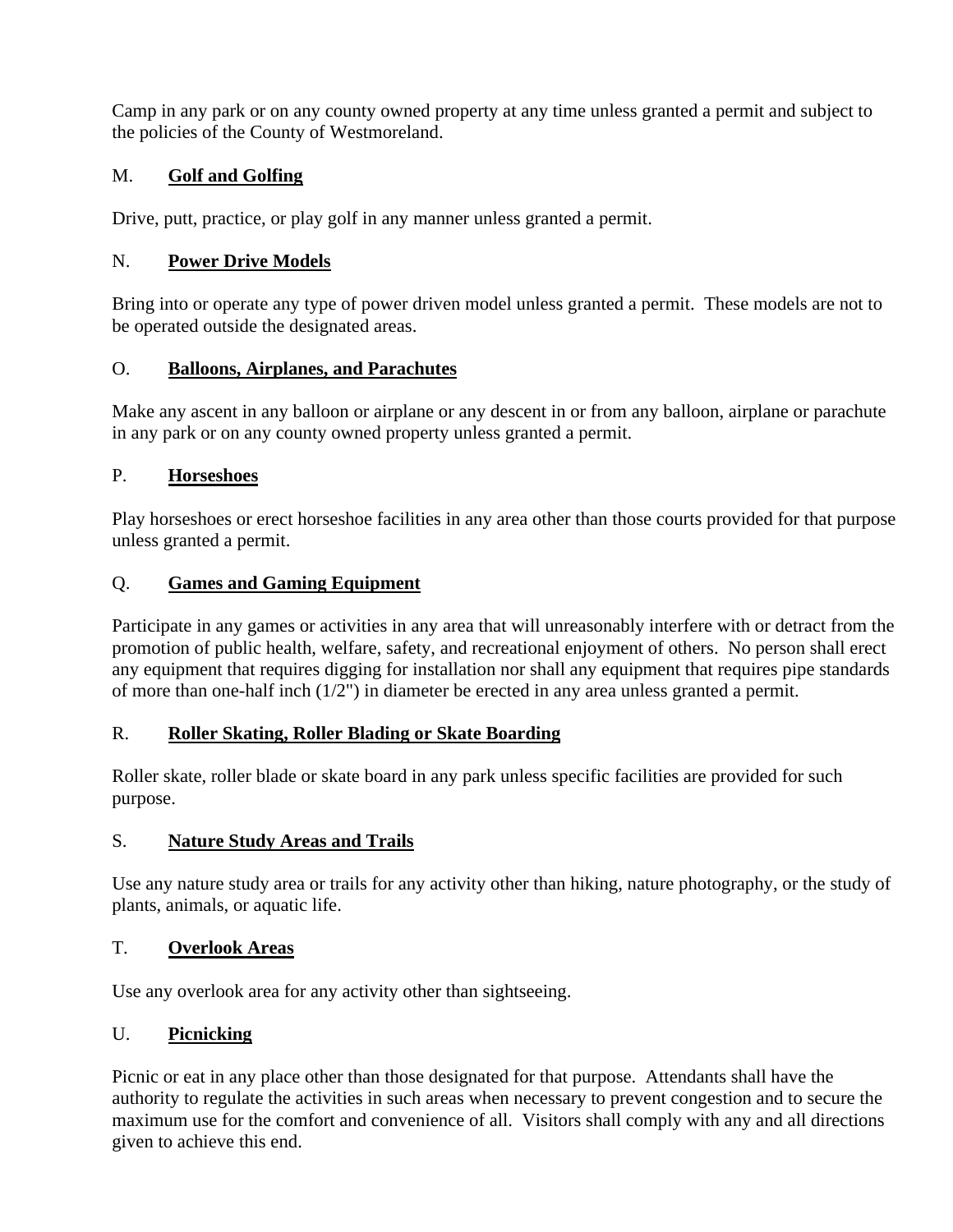# V. **Availability of Picnic Areas**

Violate the regulation that use of individual fireplaces, fire rings, grills and tables follows generally the rule of "First Come, First Served", except for those group facilities that have been reserved through a permit. Any person using a pavilion which has not been reserved by permit, must provide the same information as those who pay to reserve the pavilion when requested by any County agent.

# W. **Duties of Picnickers**

Leave a picnic area before the fire or hot coals are completely extinguished and before all trash in the nature of boxes, papers, cans, bottles, garbage, and other refuse is placed in the disposal receptacles where provided. If no such trash receptacles are available, then all refuse and trash shall be carried out of the park by the picnicker to be properly disposed of elsewhere. No person shall move any tables from any area without the authorization of the Director of Public Works or any other authorized agents. Nor shall any person place on any table any cooking device whether operated by gas, electric, chemicals, or charcoal for the purpose of cooking or providing heat, nor shall any person staple, nail, or screw any table covering to any table. No person shall attach in any manner any type of electrical or any other device for the purpose of audio or visual assistance or cooking or heating devices to any pier, rafters, or any other supports or the outside edge of any roof line of any building or structure unless granted a permit. No person shall use any electrical devices which exceed the capabilities of the power supply to support them. No person shall use any portion of any picnic areas or any of the buildings or structures therein for the purpose of holding picnics to the exclusion of other persons, except when such areas or facilities are reserved through a permit, nor shall any person use such areas or facilities under general conditions for an unreasonable length of time if the facilities are crowded.

## X. **Ice Skating**

Go onto the ice of any park lake except in that area which is designated for ice skating and provided an attendant is on duty. Ice skating will not be permitted unless the ice meets the thickness standards set below.

## Y. **Ice Fishing**

Ice fish on any lake or pond except those designated for such activity. Breaking the ice by throwing any object from the shore line. Ice fishing will not be permitted unless the ice thickness meets the standards set below.

| Z. | <b>Thickness for Ice Activities</b><br>Ice safe for 24-hour periods at: |                           |                             |  |                        |           |
|----|-------------------------------------------------------------------------|---------------------------|-----------------------------|--|------------------------|-----------|
|    |                                                                         | $0 - 30^{\circ}F$ 30-40°F |                             |  | $40-50$ <sup>o</sup> F |           |
|    | <b>SKATING</b>                                                          |                           | $3.75$ inches $4.75$ inches |  |                        | 12 inches |
|    | <b>FISHING</b>                                                          |                           | 3.75 inches                 |  | 4.75 inches            | 12 inches |
|    | <b>BOATING</b>                                                          |                           | 5.75 inches                 |  | 6.75 inches            | 16 inches |

These figures are for clear water ice. For snow ice add two (2) inches. For water logged ice add three (3) inches. If skates cut in, do not skate. Also, thickness in the 40-50 degree columns are safe for short periods of time only.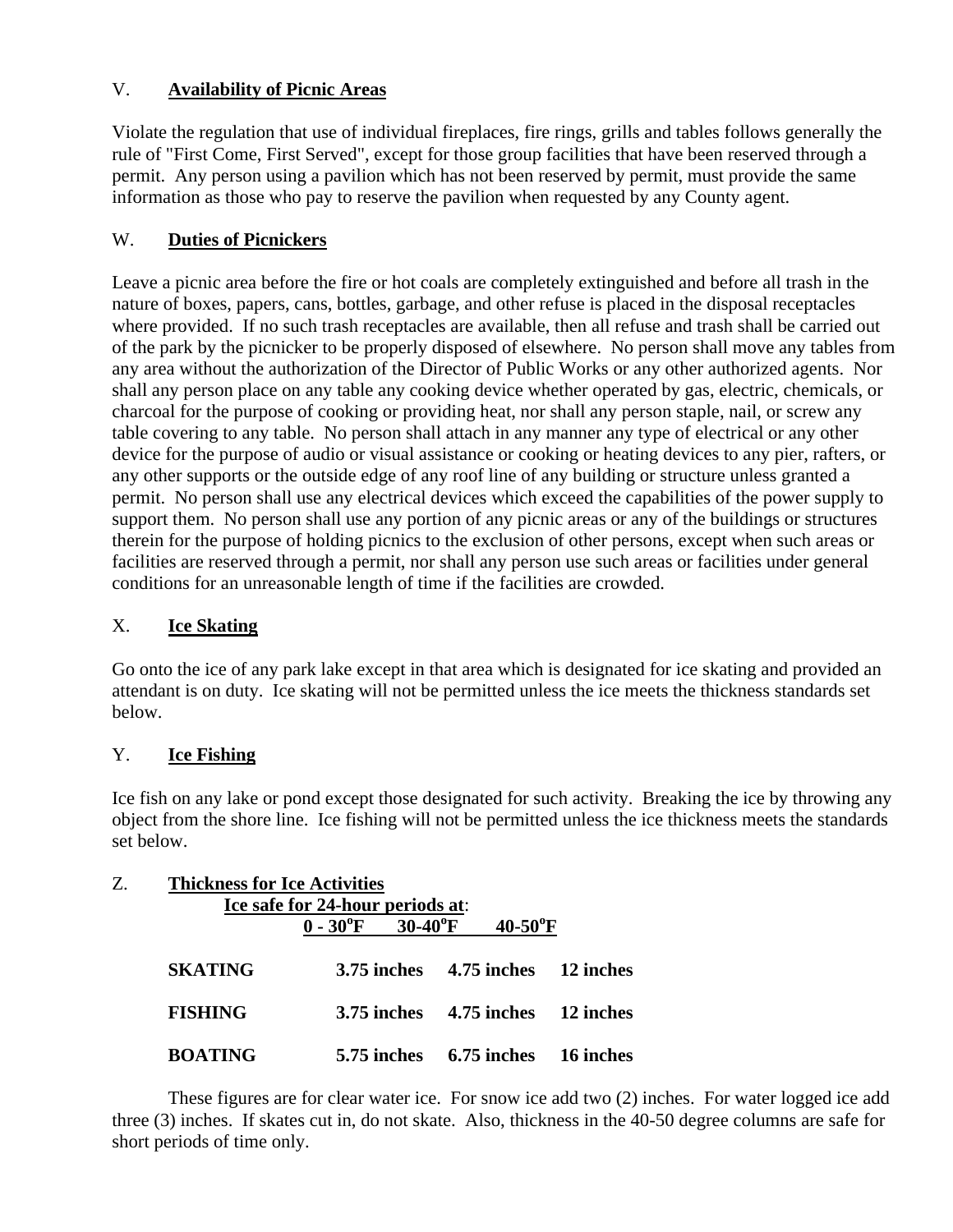#### AA. **Sledding, Tobogganning, Skiing**

Sled ride, toboggan, or ski in any area of any county owned property except in those areas designated for such activities.

#### BB. **Reserved Facilities**

Use reserved facilities in any manner which may deviate from the following rules governing such facilities:

- 1. No grant of permission to use park or county owned properties or facilities shall carry with it the right to exclude members of the Bureau of Parks & Recreation Department, County Officials, or their representatives from the property or facilities of any park or other property when they are on official business. Any member of these agencies, or any of their representatives shall have full and free access at all times to any part of any property or facility when on official business or when such access does not infringe upon the privileges of those people already using said facilities. The County of Westmoreland will not divest itself of the right to exclusive control over the property or facilities at any time.
- 2. Permission to use specified property, facilities, or structure does not carry with it any right to use supplies, apparatus, tools, etc., not definitely covered in the permit.
- 3. Unless granted a permit, all activities shall terminate no later than 9:00 P.M., except activity building hours of operation, which shall be set by the Director of Public Works.
- 4. Admission fees cannot be charged unless under the auspices and control of the County of Westmoreland.
- 5. Games of chance or solicitation shall not be permitted unless licensed by the State and granted a permit by the County of Westmoreland.
- 6. The party or parties reserving any property or facilities shall relinquish their rights to the use of the property or facilities when deemed necessary by the County of Westmoreland.
- 7. The use of park property or facilities for County purposes shall have priority over any other application.
- 8. A permittee shall be bound by all park rules and regulations and all applicable ordinances fully as though the same were inserted in any application.

## SECTION VII. **PERSONAL CONDUCT, ALCOHOLIC BEVERAGES, AND DRUGS**

## NO PERSON EXCEPT THOSE AUTHORIZED BY WESTMORELAND COUNTY OR CONDUCTING OFFICIAL COUNTY BUSINESS, SHALL, ON ANY COUNTY OWNED PROPERTY:

## A. **Animals**

Owners or guardians of domesticated animals shall not permit the animal within any park without being controlled by a leash not more than six (6) feet long and must be within designated areas only. The owner or other person bringing an animal into a County Park or onto any County owned property shall be responsible for any damage caused by the animal and for the cleaning and properly disposing of any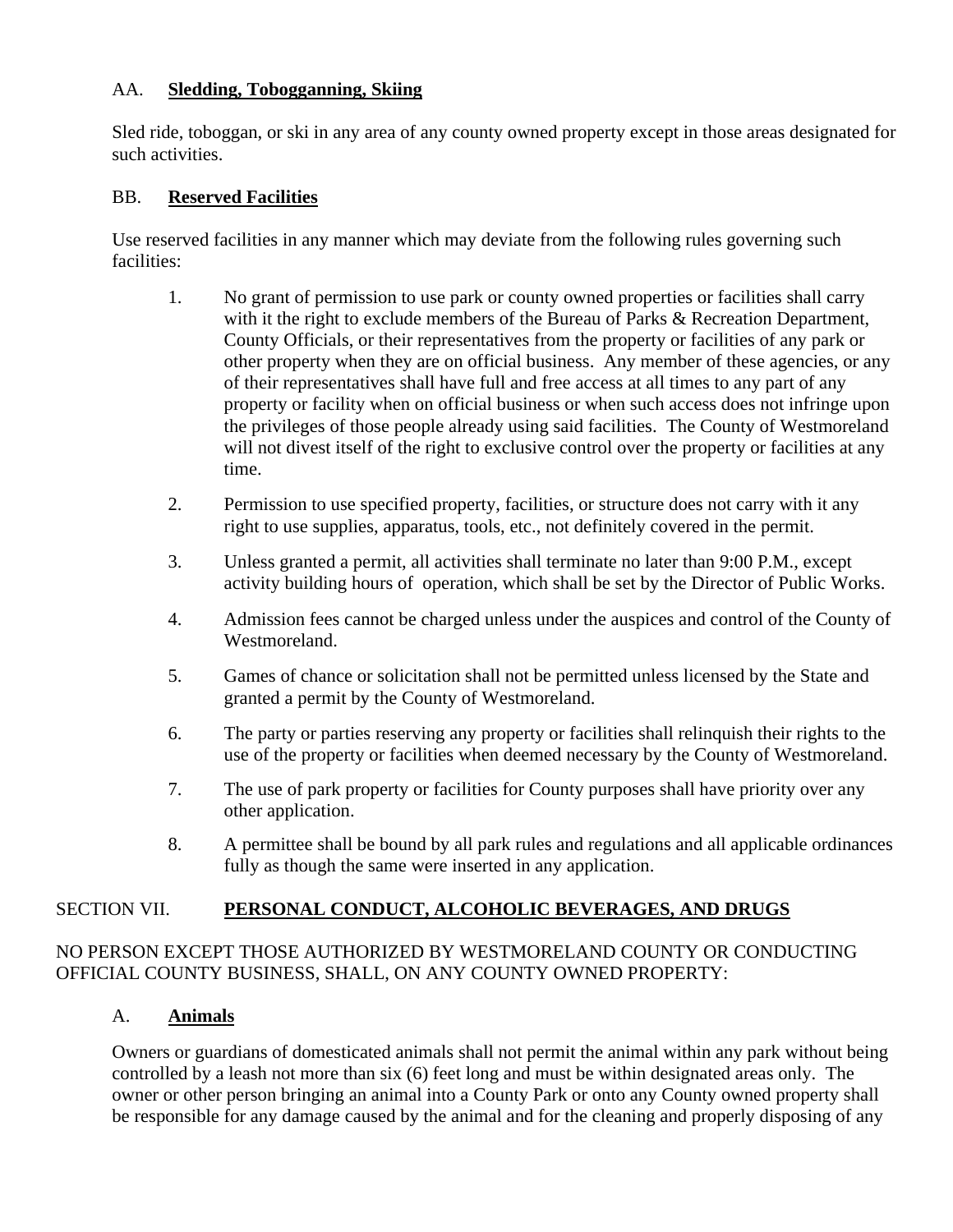feces of such animal. No person shall bring any reptile or dangerous animal onto any county owned property.

# B. **Controlled Substances, Drugs, and Devices**

Possess, transport, solicit, offer for sale, or use any controlled substance, drug, or device in violation of Act 64, "The Controlled Substance, Drug, Device and Cosmetic Act" or any other related laws. No person shall enter any park or county owned property while under the influence of any controlled substance or drug in violation of the Controlled Substance, Drug, Device, and Cosmetic Act.

## C. **Maintenance and Storage Areas**

Enter into or attempt to enter into any and all maintenance and storage areas without permission from the Director of Public Works or Authorized Agent and without adequate supervision.

#### D. **Games of Chance**

Participate in or abet any game of chance, except as specified in Section V, BB, (5).

#### E. **Alms**

Solicit alms or contributions for any purpose whether public or private.

#### F. **Dress**

Dress or undress at any area or in any vehicle, rest room, toilet, or other place, except in such bathing houses or structures as may be provided for that purpose.

## G. **Fires**

Build or attempt to build or start fires except in picnic areas, facilities, at certain winter recreational areas when open and under supervision and the fire must be in a container approved by the Director of Public Works. No person shall drop, throw, or otherwise scatter lighted matches, burning cigarettes, or cigars, tobacco, paper, or other inflammable materials whether solid, liquid, or gaseous, within any park area or on any highway, road or street abutting or contiguous thereto, nor leave any fire, grill, or stove unattended when in operation in any park or on any county owned property.

#### H. **Closed Areas**

Enter into or attempt to enter into any area which is locked, or posted "closed" or "do not enter".

## I. **Behavior**

1. Assault, hinder, harass, intimidate, threaten or obstruct any person, agent or agencies in the enforcement of this ordinance or conducting official county business.

- 2. Disturb the peace or use profane, indecent, or obscene language.
- 3. Endanger the safety or health of any person by any conduct or act.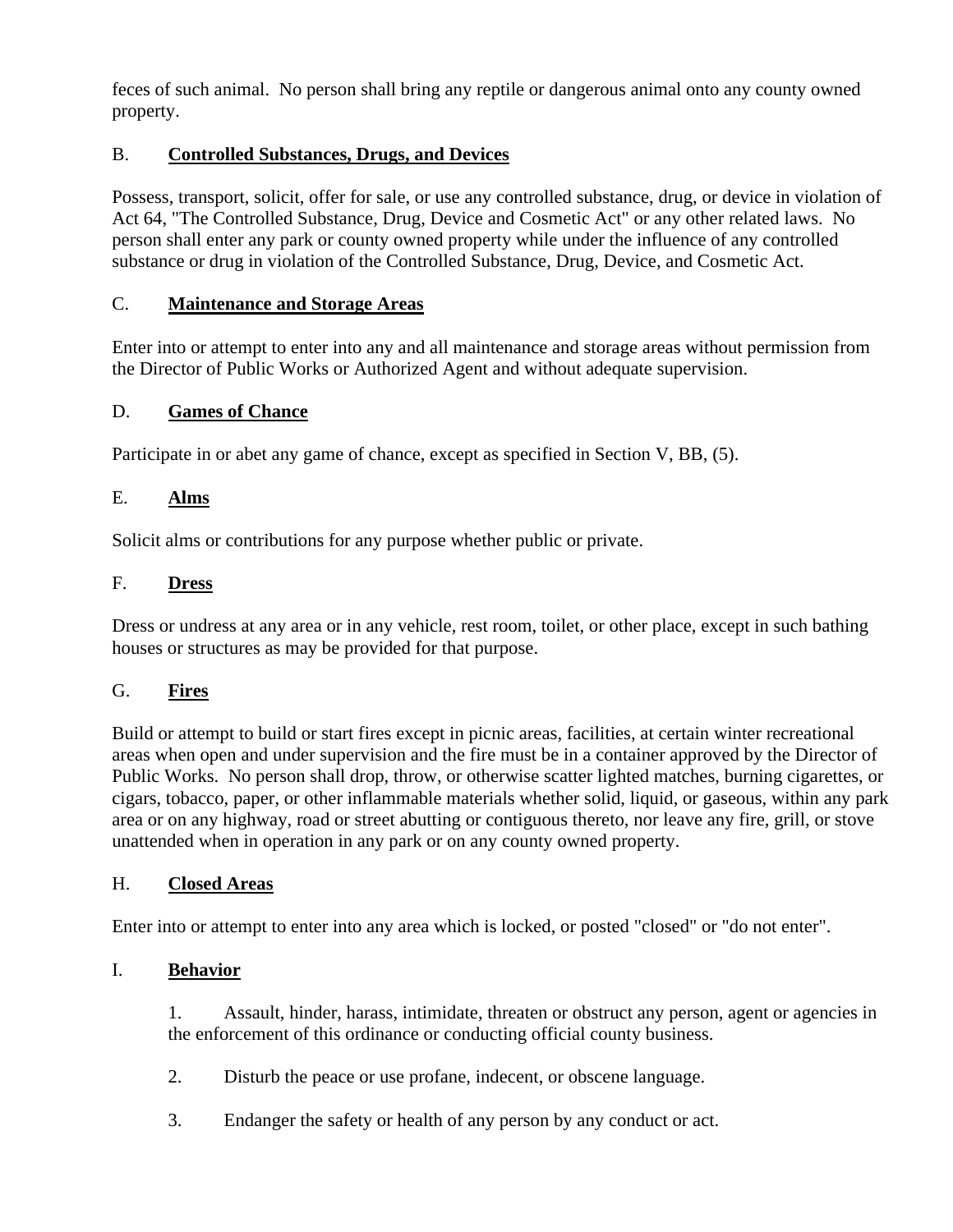4. Violate any rule of this ordinance.

# **I. Behavior - Continued**

- 5. Prevent any person from using any park or park facilities, or interfere with such use in compliance with this ordinance and the rules and regulations applicable to such use.
- 6. Act in an unlawful, disorderly, or disruptive manner or against the best interest of the areas or other people.
- 7. Commit any unnatural or violent act against any person, properties, or facilities.
- 8. Throw, discharge or cause to be discharged any missiles or projectiles.
- 9. Congregate in, on or within ten (10) yards of any parking area, road, road berms or parked vehicles; Provided that this prohibition shall not apply to pavilion areas when pavilion is reserved, areas where congregation is authorized by permit, or other specifically posted or designated areas.
- 10. Engage in any conduct which may distract vehicle drivers or which may impede or interrupt the flow of traffic.

## J. **Intoxicating Beverages**

No intoxicating beverages shall be consumed in, on, or within 20 yards of any parking areas, roads, road berms or vehicles.

## K. **Bottles**

No bottled beverages or glass containers are permitted.

## L. **Minors**

No person under the age of twenty-one (21) shall: possess, transport, or consume alcoholic beverages. No person shall provide, furnish, or knowingly permit any person under the age of twenty-one (21) to possess, consume, or transport alcoholic beverages.

# SECTION VIII. **MERCHANDISING, ADVERTISING, AND SIGNS**

# NO PERSON EXCEPT THOSE AUTHORIZED BY WESTMORELAND COUNTY OR CONDUCTING OFFICIAL COUNTY BUSINESS, SHALL, ON ANY COUNTY OWNED PROPERTY:

# A. **Vending and Peddling**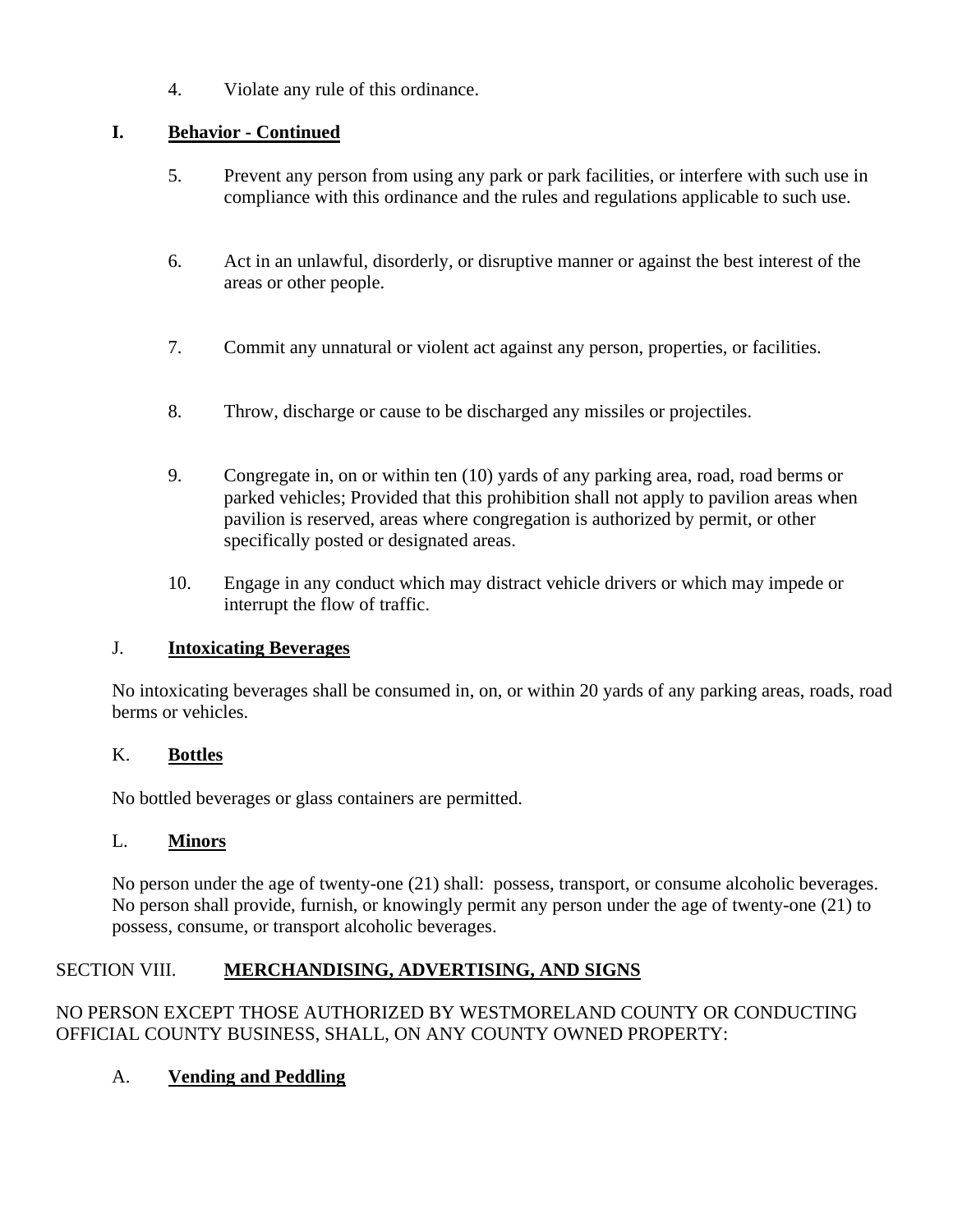Expose or offer for sale or trade any article, thing or service nor any person station or place any stand, cart, or vehicle for the transportation, sale, trade, or display of any such article, thing, or service except when a permit is issued for such purposes.

# B. **Advertising**

Announce, advertise, or call public attention to in any manner any article, thing, or service for sale, trade, or hire except when a permit is issued for such purpose.

# C. **Signs**

Paste, tie, glue, tack, post, fasten, paint, write, draw, carve, or otherwise affix any placard, bill, notice, advertisement, sign, or any inscription whatever upon any structure, tree, stone, fence, building, property, or thing or enclosure within any park or county owned property, or on highways or roads adjacent to or running through any park, or county owned properties, except that the County of Westmoreland may place informational signs within such areas.

# SECTION IX. **OPERATING PROCEDURES**

## A. **Hours**

The County Parks and Recreational Areas shall be open to the public from the hours of 9:00 a.m. to dusk, unless different hours are designated or permit is issued.

## B. **Applications**

A person seeking issuance of a permit hereunder shall file an application with the Bureau of Parks & Recreation, R.D.#12, Box 203, Donohoe Road, Greensburg, PA 15601.

## C. **Standard for Issuance**

The Bureau of Parks & Recreation shall issue permits hereunder when it is found:

- 1. That the proposed activity or use of the park will not unreasonably interfere with or detract from the general public use and enjoyment of the park.
- 2. That the proposed activity and use will not unreasonably interfere with or detract from the promotion of public health, welfare, safety and recreation.
- 3. That the proposed activity or use is not reasonably anticipated to incite violence, crime or disorderly conduct.
- 4. That the proposed activity will not entail unusual or burdensome expenses or police operation. The County reserves the right to be reimbursed for County expenses and/or Police operation for any Non-County activity.
- 5. That the facilities desired have not been reserved for other use at the day and hour required in the application.

## D. **Exhibit Permits**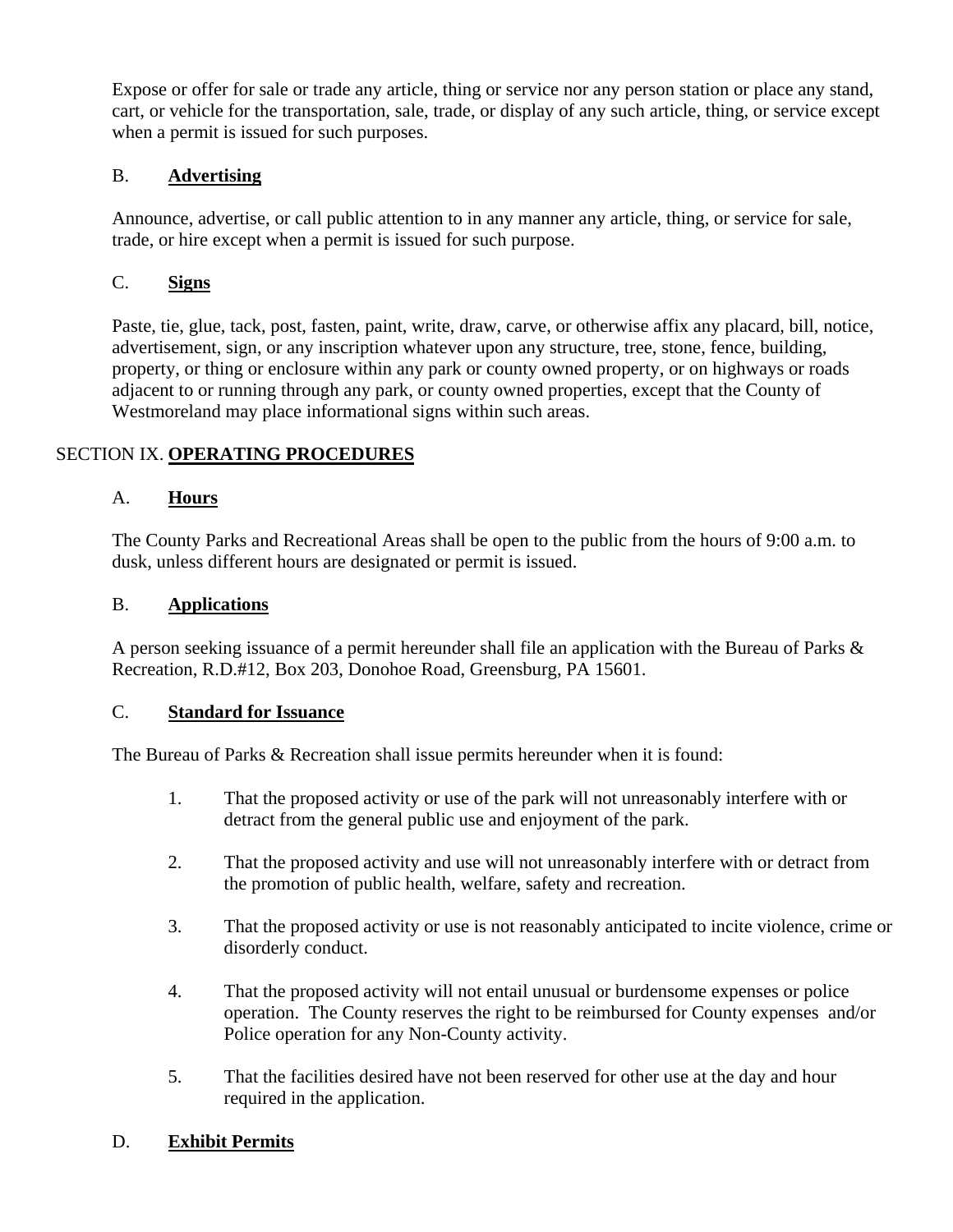Fail to produce and exhibit any permit from the Bureau of Parks and Recreation or any other County Department one claims to have, upon request of any authorized person who shall desire to inspect the same for the purpose of enforcing compliance with any rule, regulation or ordinance.

## E. **Interference with Permits**

Disturb or interfere unreasonably with any person participating in any activity or party occupying any area, under the authority of a permit.

## F. **Effect of Permit**

A permittee shall be bound by all park rules and regulations and applicable ordinances fully as though the same were inserted in said permits.

## G. **Liability of Permittee**

The person or persons to which a permit is issued shall be liable for any loss, damage, or injury sustained by any person whatever by reason of the negligence of the person or persons to whom such permit shall have been issued.

# H. **Revocation**

The Director Public Works, the Park Supervisor, or the Park Police shall have the authority to revoke a permit upon finding a violation of any rule, or upon good cause shown.

# I. **Permits in Use**

No refunds will be issued because of failure to use a park permit or because of revocation of a permit pursuant to section IX. H.

# SECTION X. **ENFORCEMENT AUTHORITY**

A. Under the provisions of 16 Pa.C.S.A. Sections 2511 and 2512, Westmoreland County Resolution No. 22 of June 22, 1978 and Westmoreland County Ordinance No. 1 of September 24, 1992, the Officers of the Westmoreland County Park Police Department have been granted the authority to enforce all County Ordinances and Pennsylvania State Laws.

B. The Westmoreland County Commissioners and agents designated by them, primarily the Park Police, shall administer the provisions of this ordinance including the establishment and collection of fees, preparation and application forms, issuance and revocation of permits, promulgation of rules and regulations to implement the provisions of this Ordinance and all other decisions relative thereto. When acts or conduct of individuals or groups is determined to be in violation of this Ordinance or rules and regulations promulgated by the authority of this Ordinance; or not to be in the best interest of the recreation, park, conservancy sites or other County owned properties; or when such acts or conduct endangers other people, private or public property; or when such acts are deemed to be disruptive to the surrounding neighborhood, the Park Police, Director of Public Works or his agent assigned to such acts to be terminated, or to expel the perpetrators of such acts from the area, or call the County Park Police, Township Police or State Police to arrest and detain such individual or individuals, or to file a complaint or issue a citation for the violation of this Ordinance with a District Magistrate.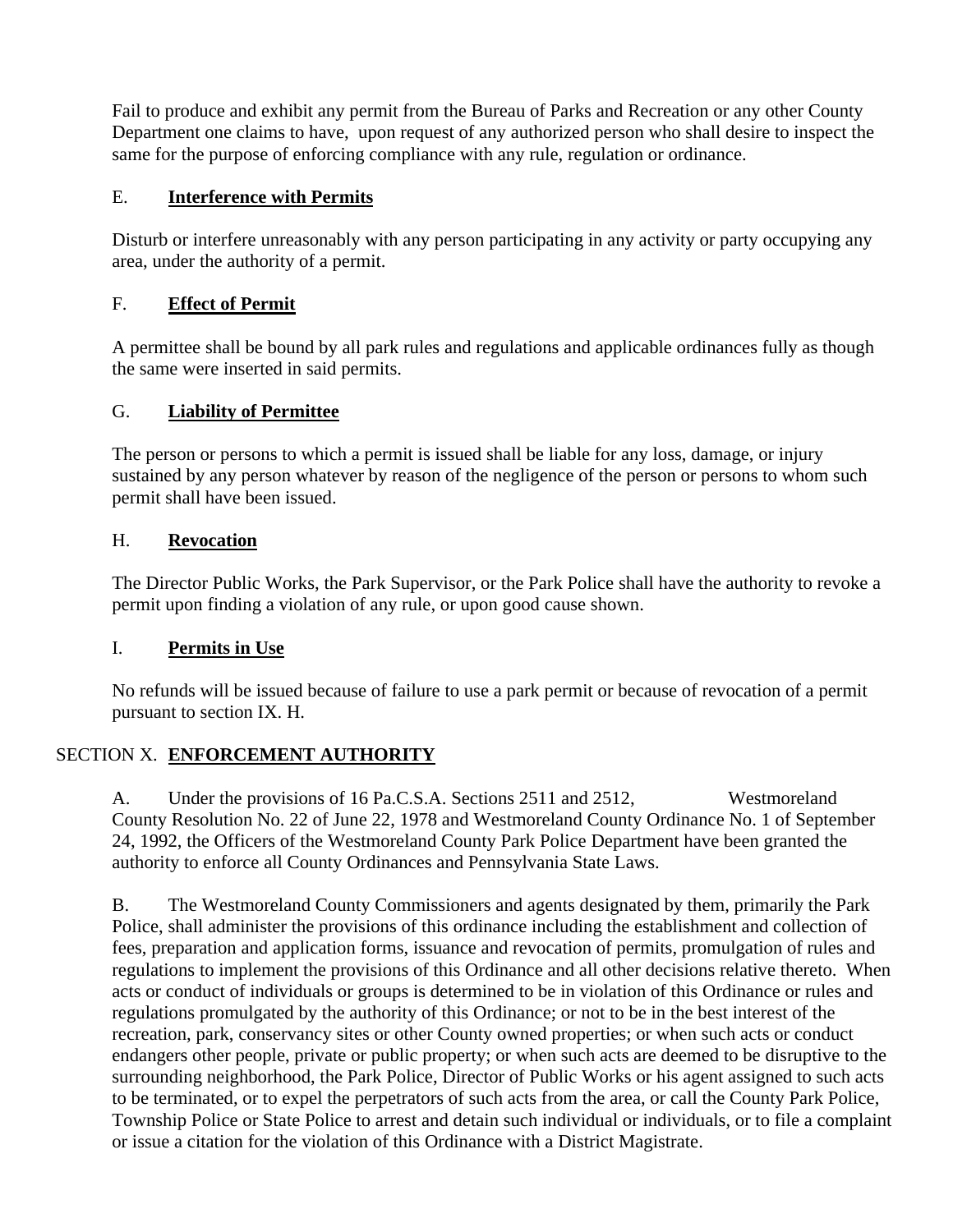#### SECTION XI. **PENALTIES**

A person violating any of the provisions of this Ordinance and convicted of the same shall be liable to a fine of not less than \$25 nor more than \$600. Where such violator has removed, destroyed, damaged, defaced, or befouled the County owned properties or the contents thereof, the cost of maintenance, repair, or replacement shall be charged to such person or group in addition to any fine. Further use of recreation and park facilities may be denied to violators of this Ordinance in addition to the imposition of fines, imprisonment, or costs.

#### SECTION XII. **REPEALER**

Any Ordinance or part of an Ordinance in conflict with any of the provisions of this Ordinance is hereby repealed insofar as the same is inconsistent with this Ordinance.

#### SECTION XIII. **SEVERABILITY**

The provisions of this ordinance shall be severable. If any provision of this ordinance or the application thereof to any person or circumstance is held invalid, the remainder of the ordinance, and the application of such provision to other persons or circumstances, shall not be affected thereby.

#### **EFFECTIVE DATE**

This Ordinance shall become effective and be in full force and effect beginning immediately.

BOARD OF COMMISSIONERS

 $\mathcal{L}$ 

 $\mathcal{L}$ 

ORDAINED AND ENACTED by the Board of Commissioners of the County of Westmoreland, Pennsylvania, this 28th day of December , 1995. COUNTY OF WESTMORELAND

ATTEST:

Richard Vidmer, Chairman

Terry R. Marolt, Vice-Chairman

Ted Simon, Secretary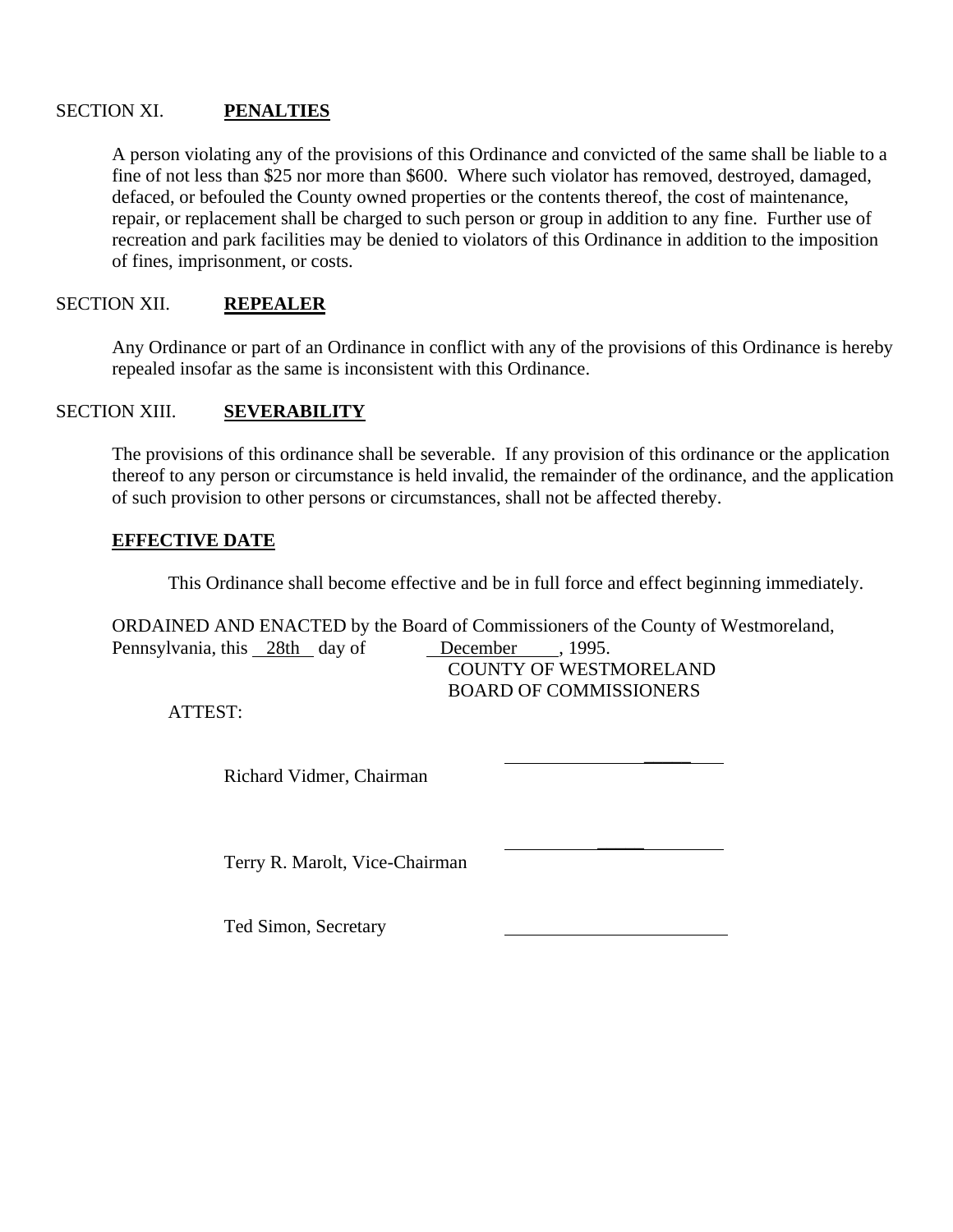Ordinance No. 1 of 1999

Bureau of Parks and Recreation

# **Rules and Regulations**

AMENDMENT TO THE ORDINANCE OF THE COUNTY OF WESTMORELAND, PENNSYLVANIA ENTITLED " THE RULES AND REGULATIONS OF WESTMORELAND COUNTY, PERTAINING TO COUNTY PARKS, BUILDINGS, AND OTHER COUNTY OWNED PROPERTIES," PRESCRIBING RULES AND REGULATIONS FOR THE USE OF PUBLIC PARK, RECREATION, CONSERVATION LANDS, BUILDINGS, AND ALL OTHER COUNTY OWNED PROPERTY, EQUIPMENT, AND FACILITIES, PROVIDING PENALTIES FOR VIOLATION OF SUCH RULES AND REGULATIONS, AND DESIGNATING THE ENFORCEMENT AUTHORITY, PURSUANT TO SECTIONS 509, 2326, 2511, AND 2512 OF THE COUNTY CODE, ACT OF AUGUST 9, 1955, PUBLIC LAW 323 AS AMENDED, INCLUDING ACT #7, 1974.

NOW, THEREFORE, BE IT ENACTED AND ORDAINED by the Board of County Commissioners of the County of Westmoreland, Pennsylvania, Ordinance No. ORD-4-1995, entitled "The Rules and Regulations of Westmoreland County, Pertaining to County Parks, Buildings and Other County Owned Properties," is amended as follows:

SECTION I. Section III. Definitions is amended to add the following:

F. Migratory Waterfowl: Migratory Waterfowl shall include those species of birds commonly known as swans, geese, river ducks and sea ducks.

SECTION II. Section IV. is amended to add the following:

L. Feeding of Migratory Waterfowl:

Feed any migratory waterfowl

SECTION III: Effective Date

This ordinance shall become effective and be in full force and effect beginning March 1, 1999.

\_\_\_\_\_\_\_\_\_\_\_\_\_\_\_\_\_\_\_\_\_\_\_\_\_\_\_\_\_ \_\_\_\_\_\_\_\_\_\_\_\_\_\_\_\_\_\_\_\_\_\_\_\_\_\_\_\_\_\_

ORDAINED AND ENACTED BY THE BOARD OF COMMISSIONERS OF THE COUNTY OF WESTMORELAND, PENNSYLVANIA, THIS 11<sup>TH</sup> DAY OF FEBRUARY, 1999.

#### COUNTY OF WESTMORELAND BOARD OF COMMISSIONERS \_\_\_\_\_\_\_\_\_\_\_\_\_\_\_\_\_\_\_\_\_\_\_\_\_\_\_\_\_\_

ATTEST: Richard F. Vidmer

Chief Clerk Terry R. Marolt \_\_\_\_\_\_\_\_\_\_\_\_\_\_\_\_\_\_\_\_\_\_\_\_\_\_\_\_\_\_

Tom Balya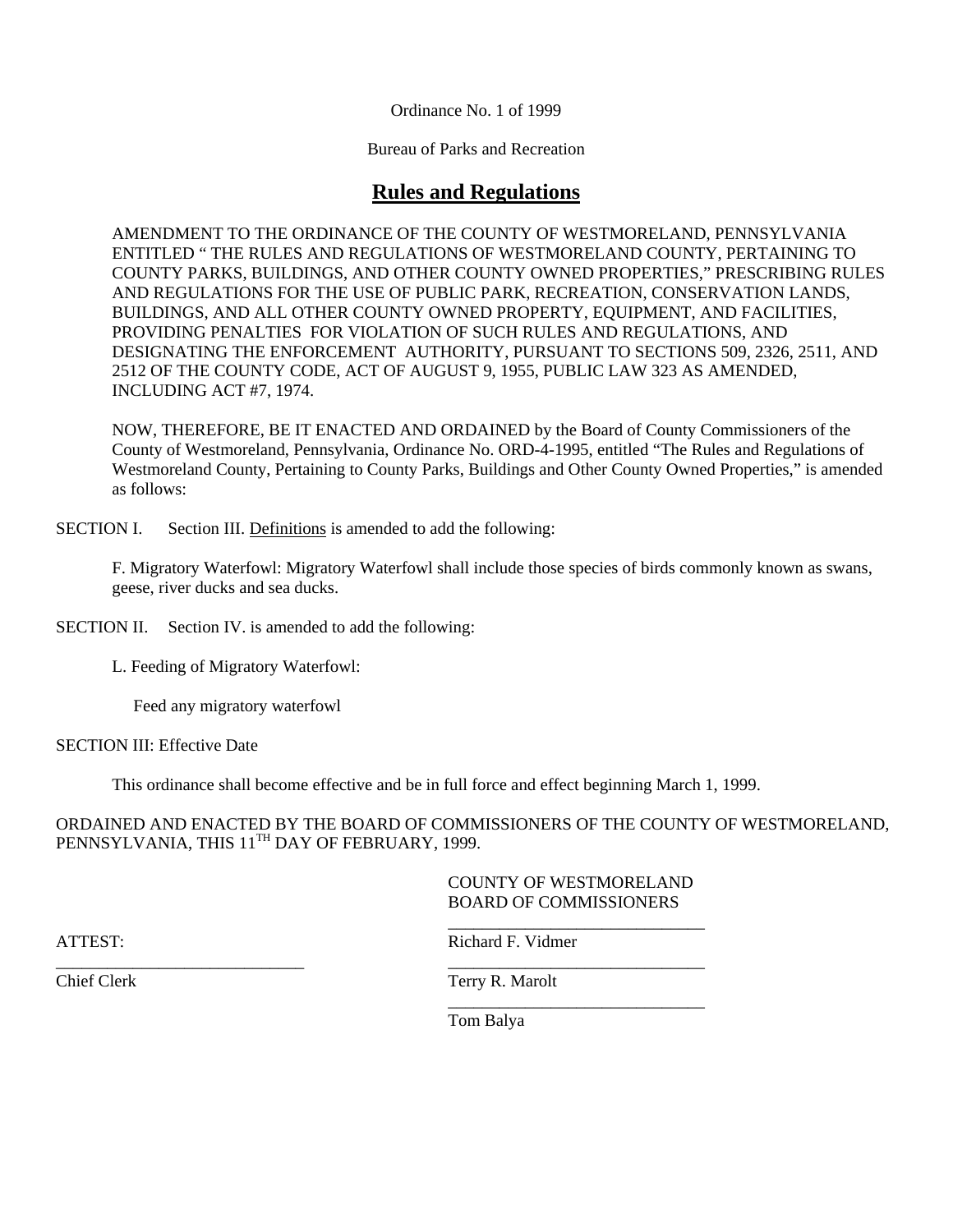Ordinance No. 1 of 2010

Bureau of Parks and Recreation

# **Rules and Regulations**

AMENDMENT TO THE ORDIANCE OF THE COUNTY OF WESTMORELAND, PENNSYLVANIA ENTITLED "THE RULES AND REGULATIONS OF WESTMORELAND COUNTY, PERTAINING TO COUNTY PARKS, BUILDINGS, AND OTHER OCUNTY OWNED PROPERTIES," PRESCRIBING RULES AND REGULATIONS FOR THE POSSESSION OF FIREARMS IN COUNTY PARKS.

NOW, THEREFORE, BE IT ENACTED AND ORDAINED by the Board of County Commissioners of the County of Westmoreland, Pennsylvania, Ordinance No. ORD-4-1995, as amended, entitled "The Rules and Regulations of Westmoreland County, Pertaining to County Parks, Buildings and Other County Owned Properties," is amended to delete the prior Paragraph Section VIG, and replace with the following:

#### **SECTION VI. G. Hunting, Trapping and Firearms**

No person shall hunt, trap and/or discharge a firearm in any park except in areas as designated for such purposes, nor shall any person shoot into any park or county owned property form beyond its boundaries. Nothing contained in this Ordinance shall prohibit any person from carrying a firearm in accordance with the Pennsylvania Uniform Firearms Act, 18 P.S. §6109 or in accordance with other applicable laws and regulations.

#### **1. Hunting Areas Special Restriction**

Areas in County Parks that are open for hunting will be restricted by the type of firearm or bow and arrow that may be used for hunting.

#### **2. Deer Hunting**

In County Parks will be permitted with shotguns using rifled slugs, muzzle loaded rifles, or with bows and arrows in accordance with Pennsylvania Game Commission rules and regulations

#### **3. Small Game and Fur Bearers**

Are permitted to be taken with shotguns and bows and arrows only.

#### EFFECTIVE DATE

This ordinance shall become effective and be in full force and effect beginning immediately.

\_\_\_\_\_\_\_\_\_\_\_\_\_\_\_\_\_\_\_\_\_\_\_\_\_\_\_\_ \_\_\_\_\_\_\_\_\_\_\_\_\_\_\_\_\_\_\_\_\_\_\_\_\_\_\_\_\_\_\_

ORDAINED AND ENACTED BY THE BOARD OF COMMISSIONERS OF THE COUNTY OF WESTMORELAND, PENNSYLVANIA, THIS 22<sup>ND</sup> DAY OF APRIL, 2010.

#### COUNTY OF WESTMORELAND BOARD OF COMMISSIONERS

\_\_\_\_\_\_\_\_\_\_\_\_\_\_\_\_\_\_\_\_\_\_\_\_\_\_\_\_\_\_\_

\_\_\_\_\_\_\_\_\_\_\_\_\_\_\_\_\_\_\_\_\_\_\_\_\_\_\_\_\_\_\_

ATTEST: Tom Balya

Chief Clerk Tom Ceraso

Charles W. Anderson Ordinance No. 3 of 1996

Bureau of Parks and Recreation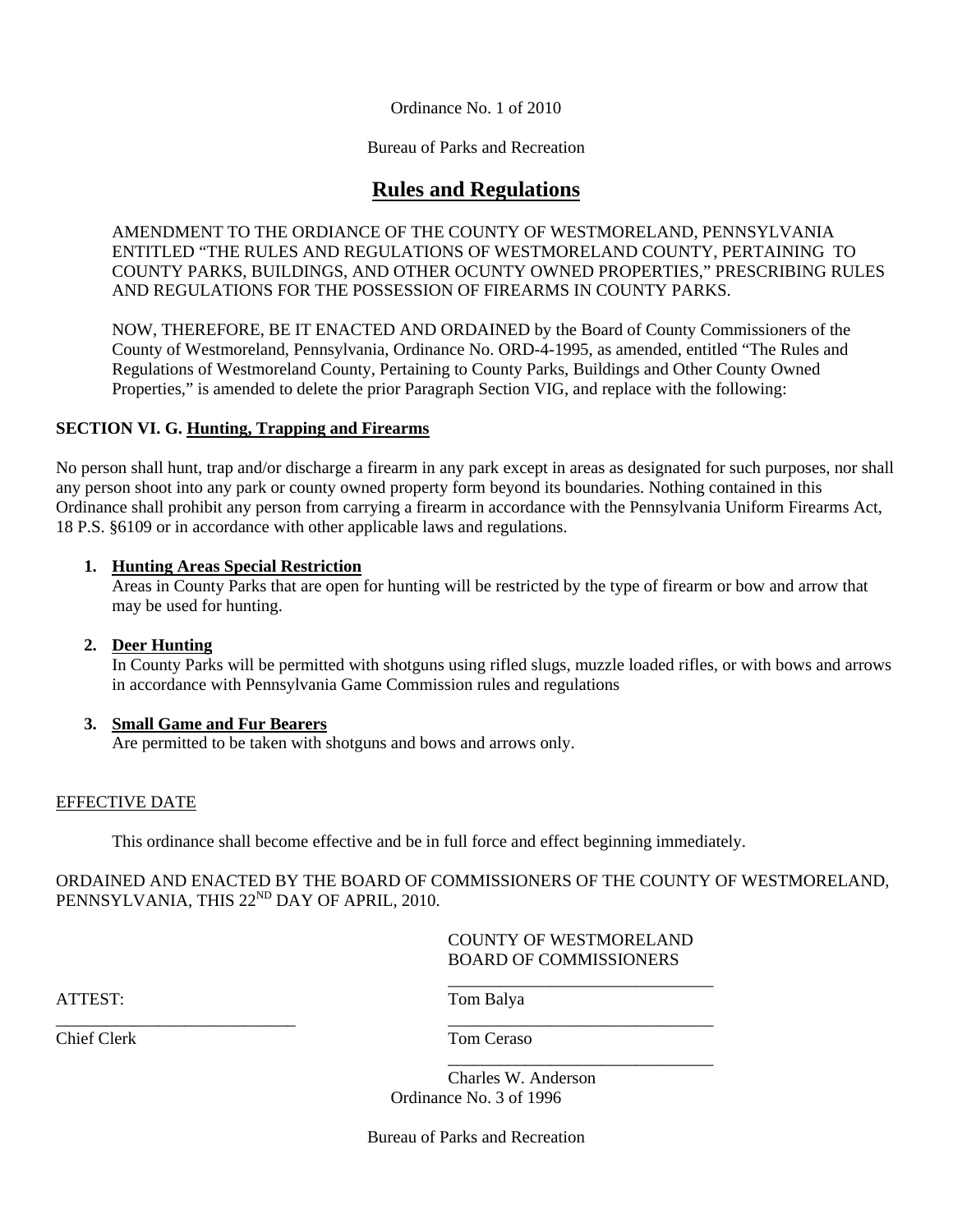#### **Rules and Regulations**

AMENDMENT TO THE ORDINANCE OF THE COUNTY OF WESTMORELAND, PENNSYLVANIA ENTITLED " THE RULES AND REGULATIONS OF WESTMORELAND COUNTY, PERTAINING TO COUNTY PARKS, BUILDINGS, AND OTHER COUNTY OWNED PROPERTIES," PRESCRIBING RULES AND REGULATIONS FOR THE USE OF PUBLIC PARK, RECREATION, CONSERVATION LANDS, BUILDINGS, AND ALL OTHER COUNTY OWNED PROPERTY, EQUIPMENT, AND FACILITIES, PROVIDING PENALTIES FOR VIOLATION OF SUCH RULES AND REGULATIONS, AND DESIGNATING THE ENFORCEMENT AUTHORITY, PURSUANT TO SECTIONS 509, 2326, 2511, AND 2512 OF THE COUNTY CODE, ACT OF AUGUST 9, 1955, PUBLIC LAW 323 AS AMENDED, INCLUDING ACT #7, 1974.

NOW, THEREFORE, BE IT ENACTED AND ORDAINED by the Board of County Commissioners of the County of Westmoreland, Pennsylvania, Ordinance No. ORD-4-1995, entitled "The Rules and Regulations of Westmoreland County, Pertaining to County Parks, Buildings and Other County Owned Properties," is amended as follows:

SECTION I. SECTION VI. Recreational Activities is amended to add the following:

C.1 GENERAL BOATING REGULATIONS FOR LAKES AND WATER AREAS WHERE THE COUNTY DOES NOT MAINTAIN BOATING CONCESSIONS:

- 1. GENERAL BOATING SHALL BE PERMITTED ONLY ON THOSE LAKES AND WATER AREAS SO DESIGNATED BY THE COUNTY.
- 2. AN INTERNAL COMBUSTION ENGINE MAY NOT BE USED TO PROPEL A BOAT OR TO PROVIDE ENERGY TO THE ELECTRIC MOTOR ON COUNTY LAKES AND WATER AREAS. BOATS PROPELLED BY BATTERY POWERED ELECTRIC MOTORS AND NON-MECHANICALLY PROPELLED BOATS, SUBJECT TO RESTRICTIONS ON SAILBOATS AND INFLATABLE, MAY BE USED. NOTWITHSTANDING THIS SECTION, INTERNAL COMBUSTION ENGINES MAY BE USED IN THE PERFORMANCE OF OFFICIAL DUTIES BY PERSONS SO AUTHORIZED BY THE COUNTY.
- 3. SAILBOATS MAY NOT BE OVER 14 FEET IN LENGTH ON LAKES AND WATER AREAS UNDER 100 ACRES IN SIZE.
- 4. WATERCRAFT ON COUNTY LAKES AND WATER AREAS SHALL HAVE ON BOARD A COAST GUARD APPROVED PERSONAL FLOATATION DEVICE IN GOOD SERVICEABLE CONDITION FOR EACH OCCUPANT. CHILDREN 16 YEARS OF AGE AND YOUNGER AND NON-SWIMMERS ON THE CRAFT SHALL WEAR A DEVICE AT ALL TIMES.
- 5. THE COUNTY MAY REFUSE TO PERMIT THE USE OF A BOAT CONSIDERED UNSEAWORTHY. BOATS MAY NOT BE RENTED OR OFFERED FOR HIRE EXCEPT FOR BOATS OWNED AND USED BY AUTHORIZED COUNTY CONCESSIONAIRES.
- 6. BOATS ABANDONED, SUNKEN, OBVIOUSLY UNSEAWORTHY OR WHOSE OWNER IS UNIDENTIFIABLE WILL BE IMPOUNDED. THE COUNTY POLICE WILL ATTEMPT TO NOTIFY THE OWNER, AND REQUIRE REMOVAL OF THE VESSEL WITHIN 10 DAYS. IMPOUNDED VESSELS WILL BE SOLD OR DESTROYED AT THE OWNER'S EXPENSE IF NOT CLAIMED WITHIN 3 MONTHS.
- 7. INFLATABLE BOATS USED ON COUNTY LAKES AND WATER AREAS SHALL BE AT LEAST 7 FEET IN LENGTH, MADE OF A DURABLE CORDED FABRIC, REINFORCED WITH SOME TYPE OF CLOTH AND COATED, AND HAVE AT LEAST TWO SEPARATE BUOYANCY CHAMBERS, EXCLUDING AN INFLATABLE FLOORING OR BOTTOM.
- 8. A BOAT USING COUNTY LAKES AND WATER AREAS SHALL BE REGISTERED AND DISPLAY THE OFFICIAL REGISTRATION NUMBER AND CURRENT VALIDATION STICKERS REQUIRED BY THE FISH AND BOAT COMMISSION.
- 9. FLOAT TUBES SHALL BE USED UNDER THIS REGULATION ONLY ON LAKES AND WATER AREAS DESIGNATED BY THE COUNTY, INCLUDING ACME DAM AT CHESTNUT RIDGE COUNTY PARK AND BRIDGEPORT DAM AT BRIDGEPORT COUNTY PARK.